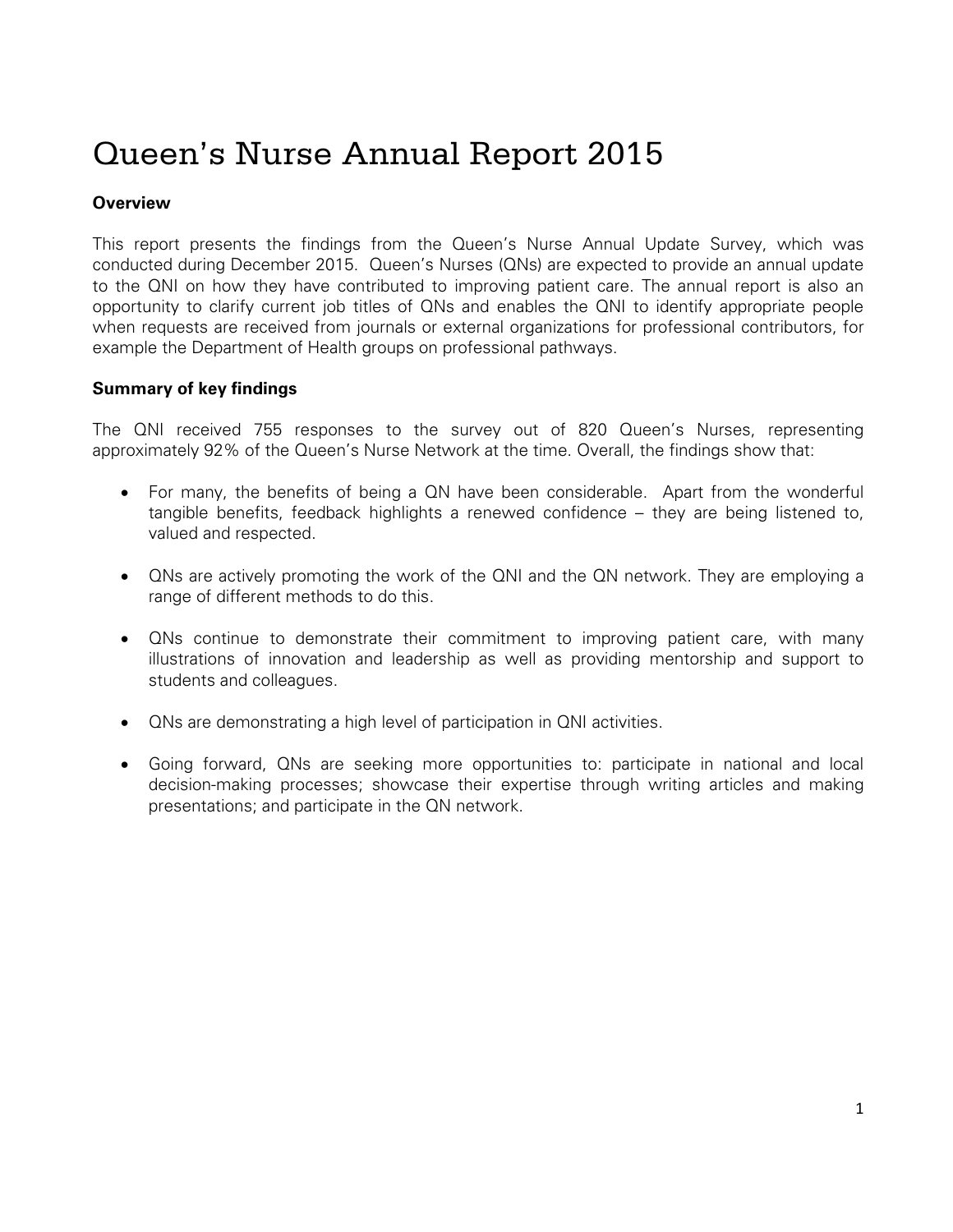## **QN regional groups**



#### **Figure 1 – QNs by region**

Figure 1 shows the number of QNs in each region. QNs in the North West, South West, South East and London represent 50% of the network - followed by West Midlands, East Midlands, East of England and Yorkshire and the Humber representing 32.8% of the network.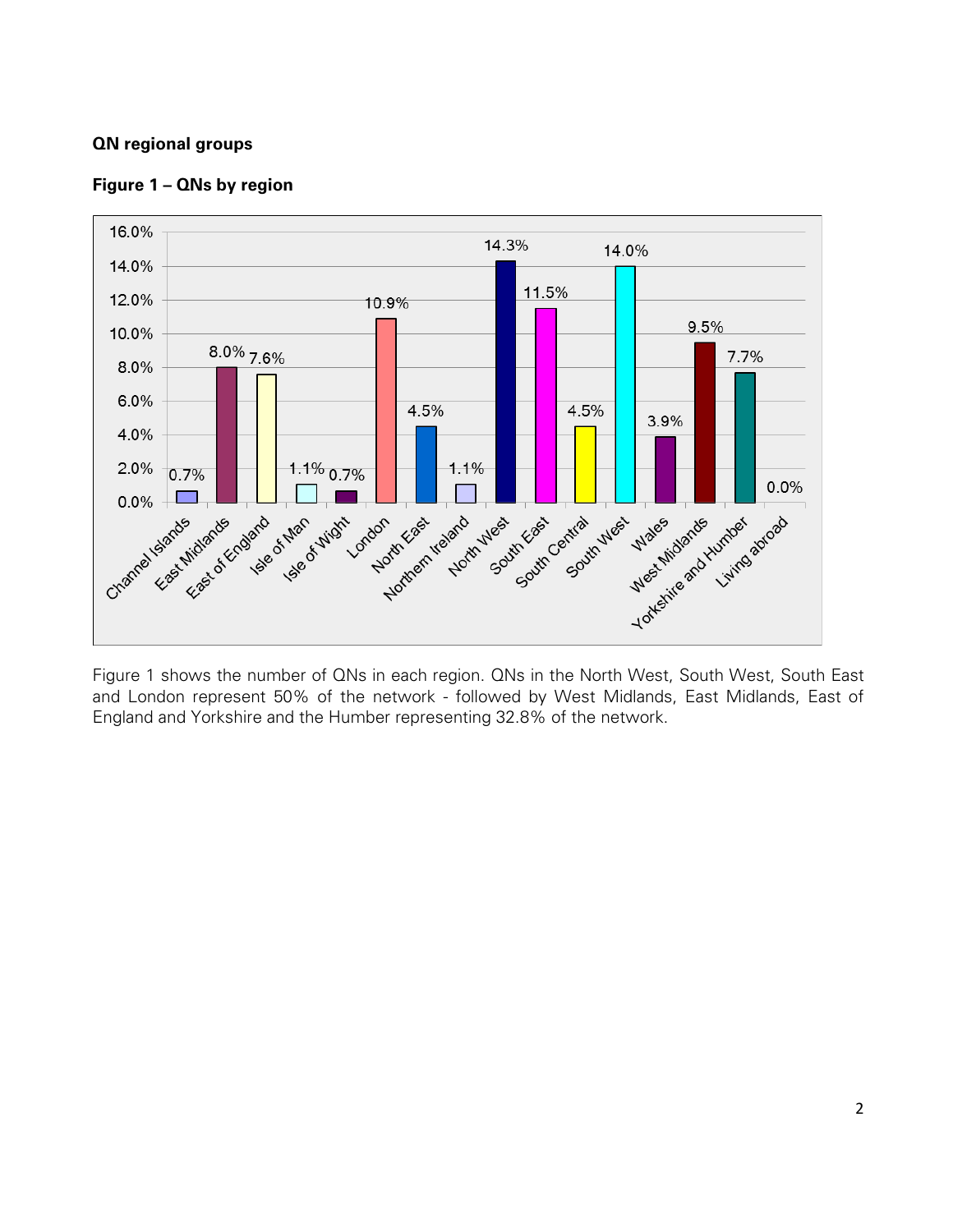#### **Contributing to improving patient care**



**Figure 2 - In the last year, how have you contributed to improving patient care?** *(Respondents could tick more than one box)*

In the last year, QNs made a significant contribution to improving patient care. As figure 2 shows, the type of contribution most likely made by QNs was providing mentorship and educational support to a student or colleague, at 81.2%. Involvement in developing a project or service locally is at 67.8% of survey respondents and this was closely followed by involvement in relevant policy work at a local level with 53.0% of survey respondents.

QNs provided detailed information about the difference they made in 2015; a small sample of responses is listed below:

- *Taking the GP service out into the community by having regular nurse led ward rounds at the two local residential homes.*
- *Developed nurse led service in looking after needs of frail elderly patients with dementia in local residential home. This has resulted in reduction in admissions, allowing patients to die at the home in a planned way and reducing sedation. This has involved educating staff about the adverse effects admission can have on patients with dementia and informing them on how sedation can be harmful and explaining other strategies to use with aggressive or anxious behaviours.*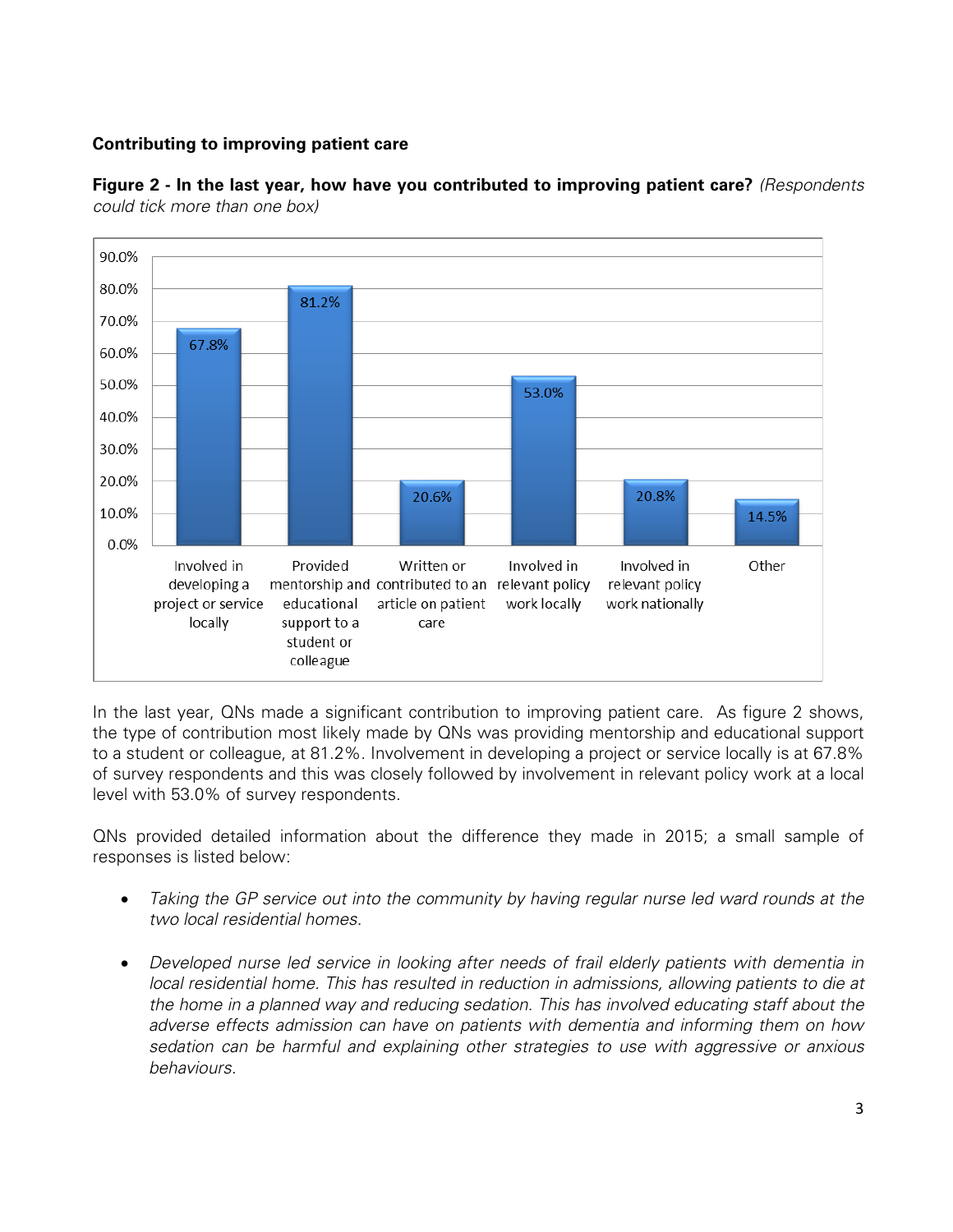- *Clinical and professional leadership in the design and development of an integrated service model for 0-5 services including Health Visiting, Social Care and Early Years workers.*
- *Mentored nursing students. Took part in an interview panel for applicants wanting to undertake the Nursing Degree Course. Whilst the Trust was changing its patient record database; made sure the team's needs were included in the mapping process.*
- *Been involved in reorganizing DN service locally in view of moving to an integrated service.*
- *Contributed to training medical students at a training practice.*
- *Mentored and monitored competencies for 2 new practice nurses and a health care assistant.*
- *Mentorship for Doctoral Nursing students. Development of new CNO national strategy for nursing, midwifery and care staff CNO BME Advisory Group NED on NHS FT Board.*
- Contributed to the development of a local policy on prevention of neglect in the borough of *Southwark as well as public health review of improving health for teenagers/young parents.*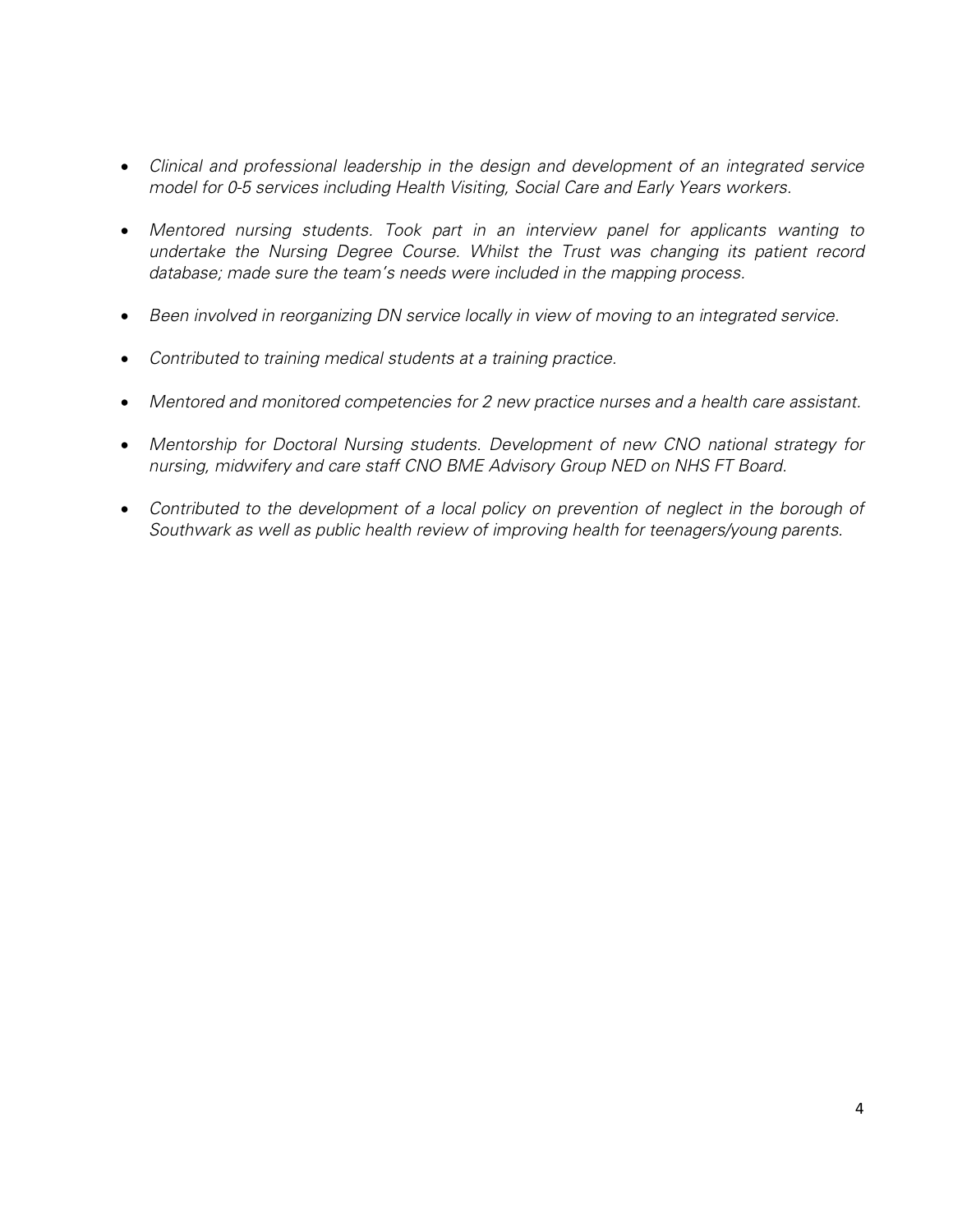## **Promoting the Queen's Nurse title**



**Figure 3 - In the last year how have you promoted the Queen's Nurse title?** *(Respondents could tick more than one box)*

Figure 3 shows that in the last year QNs have employed a range of different methods to promote the QN title. Over 32% of survey respondents promoted the QN title through the dissemination of information to colleagues and managers. Another favoured method was presenting at local nurse meetings with around 19% of respondents. A further 18% of the QNs helped someone to apply for the QN title, which is a 3% increase from last year.

A sample of responses is given below:

- *Discussion of latest news and events at team meetings.*
- *Information disseminated to local colleagues verbally but also at educational meetings described above as part of a speaker biography.*
- *Promote the value of the role through my editorial piece in the Journal of Health Visiting. Discussion with colleagues and students.*
- *Always wear my Queen's Nurse badge on my uniform prominently and am frequently asked about the QNI.*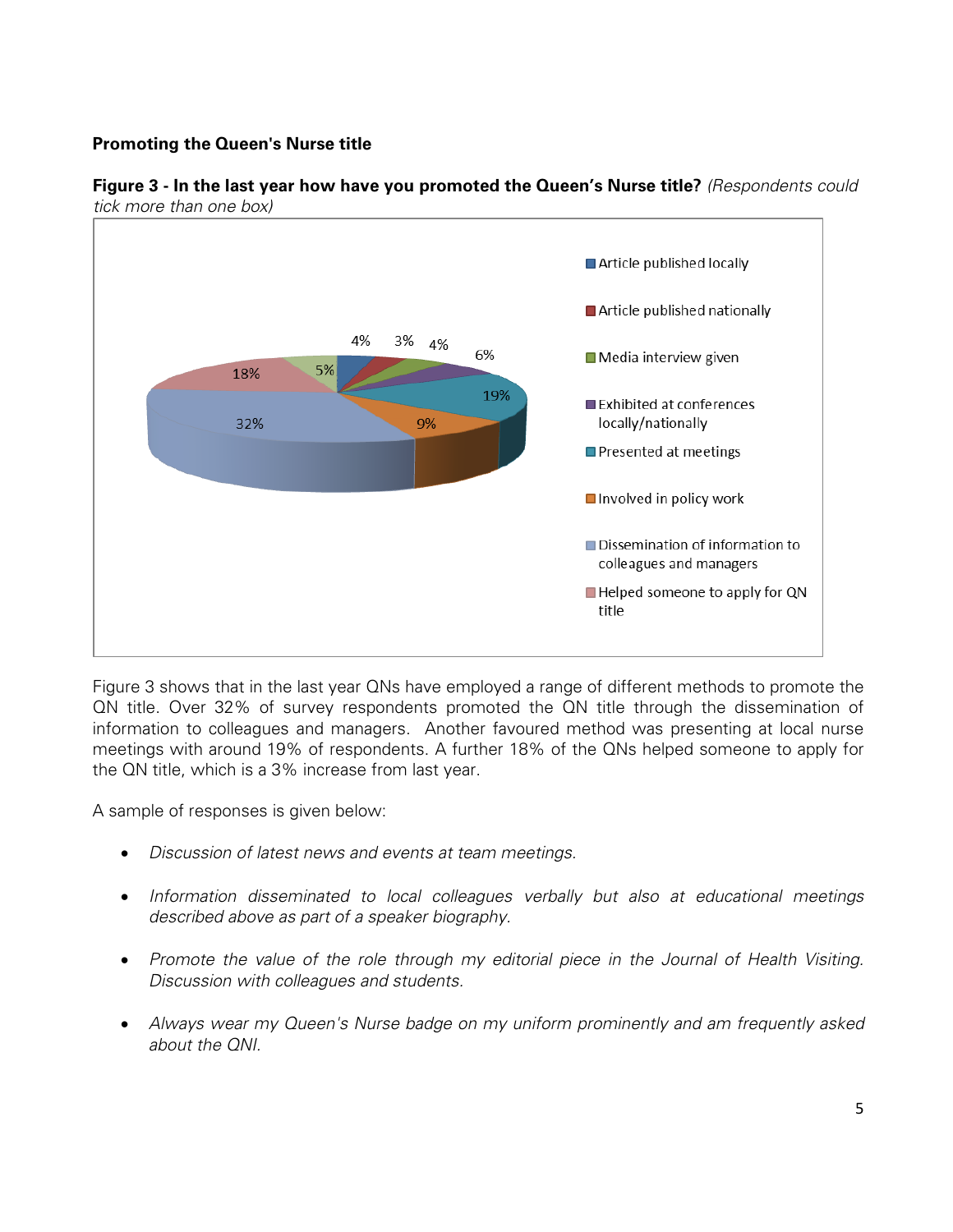- *Frequently encourage work colleagues to apply for the title of Queens Nurse, I feel we provide an excellent nursing service within our practice and the prestigious title of Queens's nurse would be well deserved.*
- *Guardian interview regrading my role. Exhibited as an organization at the QNI conference and promoted the charity at every training event.*
- *Instrumental in colleague applying to become a Queen's Nurse*
- *Manned a stand at the Celebrating Success conference in Lincoln to promote the QNI. Discussed the QNI with staff and encouraged staff to apply for the QN title. I also contributed in LCHS QN and HV Fellow meeting to look at improving services locally.*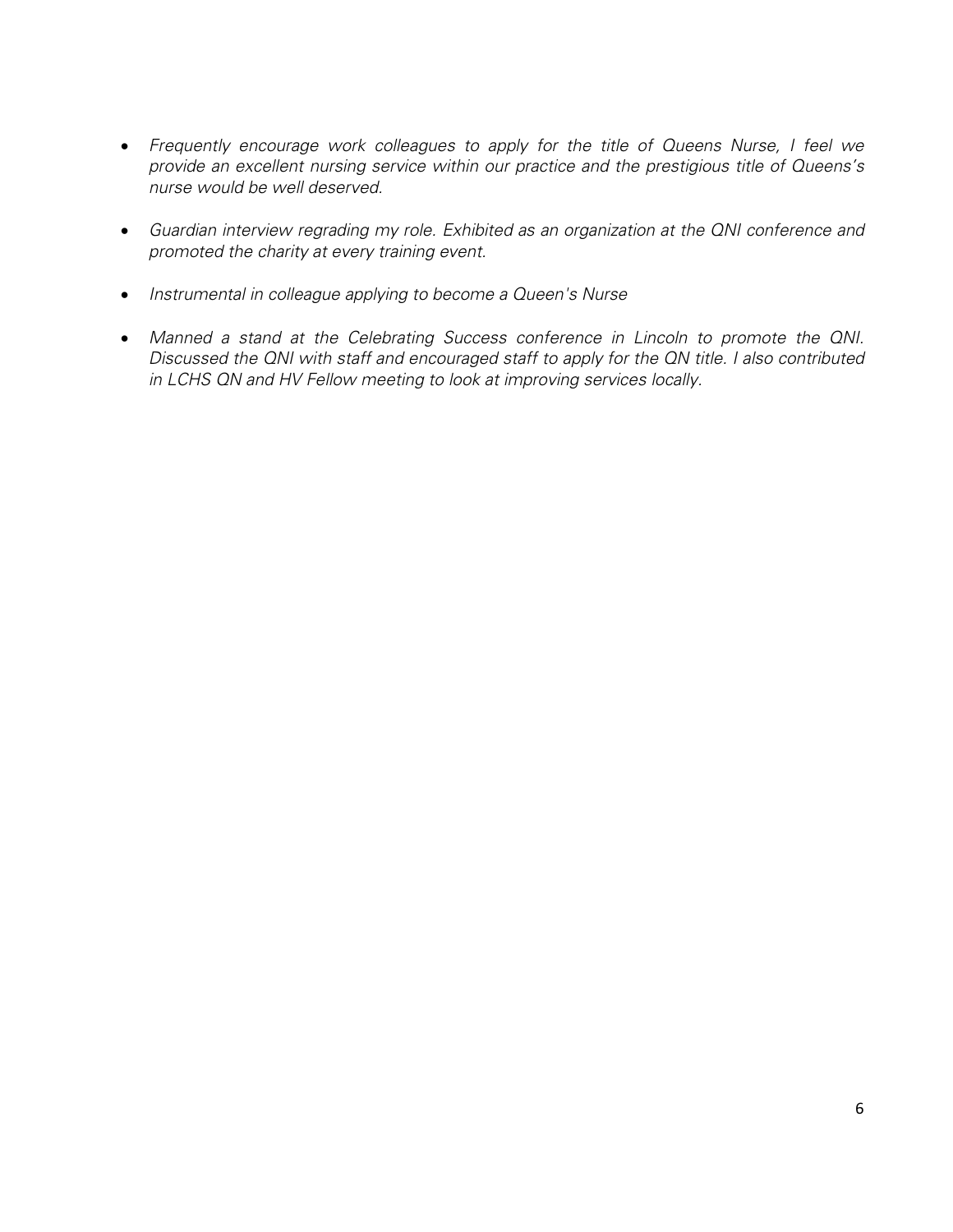## **Benefits of being a QN**



**Figure 4 - In the last year, how have you benefitted from being a QN?** *(Respondents could tick more than one box)*

In 2015, the benefits to survey respondents of being a QN were considerable. Figure 4 shows that a ''staggering'' 72.8% benefitted from networking with other QNs, closely followed by 63.1% raising professional profile and recognition of role. There is no doubt that nurses value the QN title, a sample of the responses is given below:

- *Information from QNI is useful. My confidence as a QN has increased - people notice the badge and ask about it.*
- *Networking with other QNs at Bucks New University function. Will be attending the all QN meeting in April 2016.*
- *The QN title has provided me with ongoing confidence to continue my work and drive local services forward even though some aspects of the service were constantly under threat. In October I was fortunate enough to be able to attend a meeting with other Queens Nurses at Waterman's Hall in London. This provided with the opportunity to network with other nurses (much overdue) who shared similar values to me. It also enabled me to find out about some*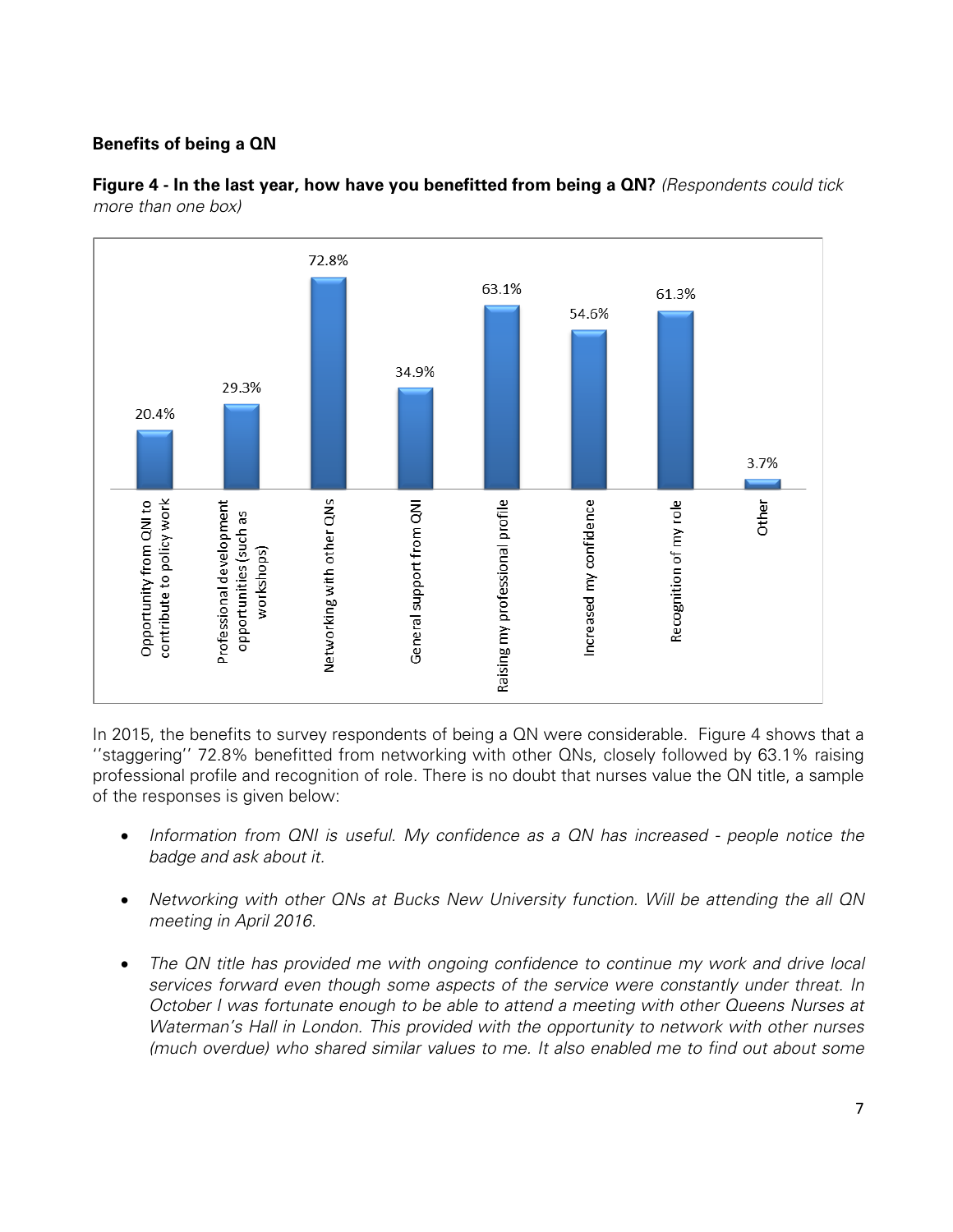*of their roles and responsibilities and how this fitted in with current national policy and project work.*

- *I know I can trust a fellow QN in the knowledge they have the experience, passion and commitment to care for patients in their own home. I find QN's are always ready to share their good practice to the benefit of others.*
- *Reminding myself that I have QN status has helped me to feel more confident about challenging and influencing practice development both within Powys and on an all Wales level.*
- *As a Queen's Nurse I am recognized as a nurse working to improve standards of patient care and have been accepted into the NHS teams we support.*
- *The Queen's Nurse title has certainly raised my professional profile and my confidence. I am now in another role which is a promotion, a new venture for me into quality assurance for patient safety which I would not have applied for before receiving the title.*
- *I felt valued for all the hard work and dedication, it gave me more self-confidence and a boost at a time when services are so stretched and would be easy to become demoralized which I then instilled in my team.*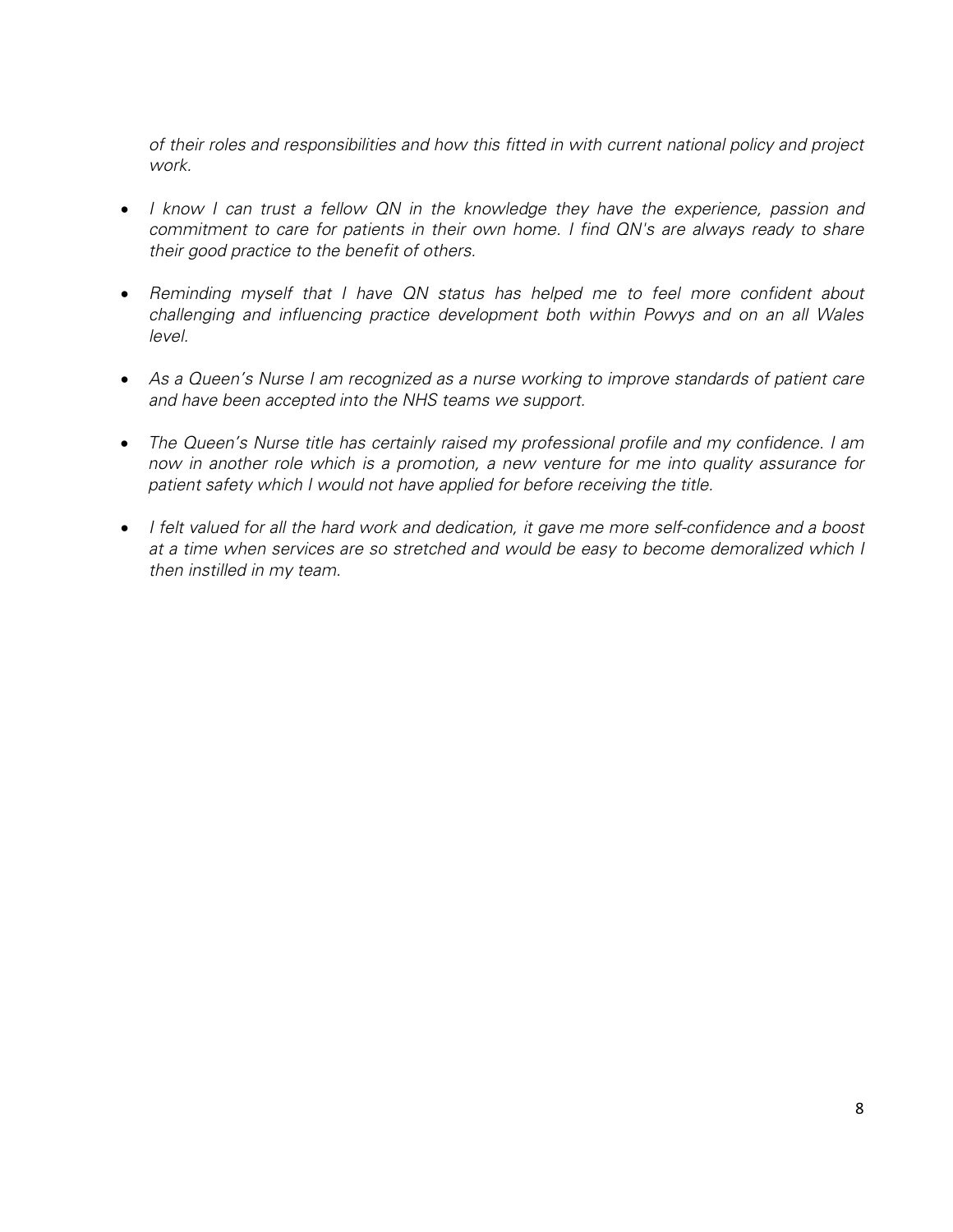#### **Figure 5 – Have you represented the QNI at any advisory/working group at the following organisation?** *(Respondents could tick more than one box)*

Over 110 respondents to the survey provided details about representing the QNI at advisory/working groups.



## **Involvement in other activities as a QN**

Over 200 respondents to the survey provided details about other activities they had been involved in as a QN.

A selection of these activities is detailed below:

- I am currently liaising with our Community Pediatrician with regards to the changes in delivery of hepatitis B to "at risk" children. I identified a shortfall in the provision as we were only picking up children opportunistically. I therefore felt it required some co-ordination, and am currently awaiting a further meeting.
- A film crew from Channel 4 has been to my place of work and interviewed the school nurses within my team to learn more about the role of the school nurse. I have contributed to the QNI community nurses roles (school nursing) undertaken by Anne Pearson, Director of Programmes, QNI.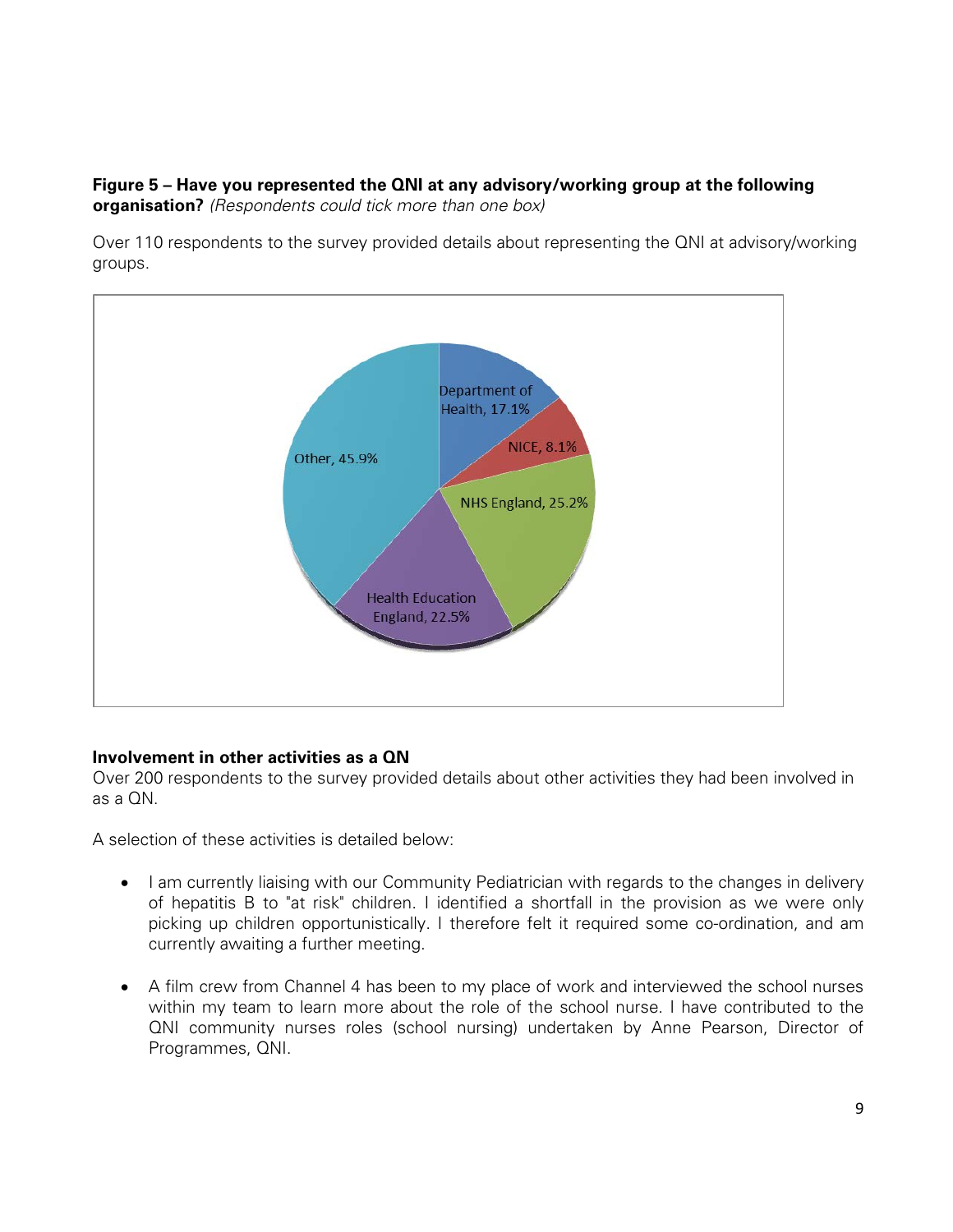- I was involved in focus groups regarding SPQ and discharge planning.
- I was interviewed by local and national press after helping with the refugee crisis on the Greek island of Lesbos with my husband (a fellow QN) and our children.
- I have promoted the work of the QNI with Pre- Registration students. It's important that future staff are aware of the QNI and the core principles of the organization.
- I am involved with NHS England as part of the Neurology Strategic Clinical Network which works to ensure that services to people with neurological conditions are receiving the best possible care where and when needed, also to establish effective commissioning of services.
- Introduced a new hospice liaison role into our acute hospital this role is funded by the hospice and goes into the acute hospital to find patients that would benefit from the variety of services from the hospice and ensure referral and information is given.

#### **Support from the QNI**

Over 270 respondents to the annual survey provided details about other support they would like to receive from the QNI. This information is vital for future planning to ensure we support QNs in a relevant and appropriate way.

A small sample of the responses is listed below:

- *I would like to have more meetings and workshops run locally as it would enable me to attend.*
- *Excellent ongoing support is already available.*
- *The regular updates are vital to ensure we provide the best possible care at home for patients.*
- *I would be interested in meeting other QNs who work within the memory service, or care for dementia. I am looking forward to setting up a new group focusing on dementia education to children at schools.*
- *As well as regional groups, it would be beneficial to have role-specific groups, such as palliative care, or pediatrics. This is something I have asked about before. Sometimes it is hard to justify taking time out to spend on a QNI-related activity when not all of the content is relevant to my work.*
- *I feel the constant support and encouragement is amazing. I always feel inspired and motivated through the QNI to continue improving service delivered and support other Queen's Nurses seeking to improve service by completing any surveys or offering support to be involved.*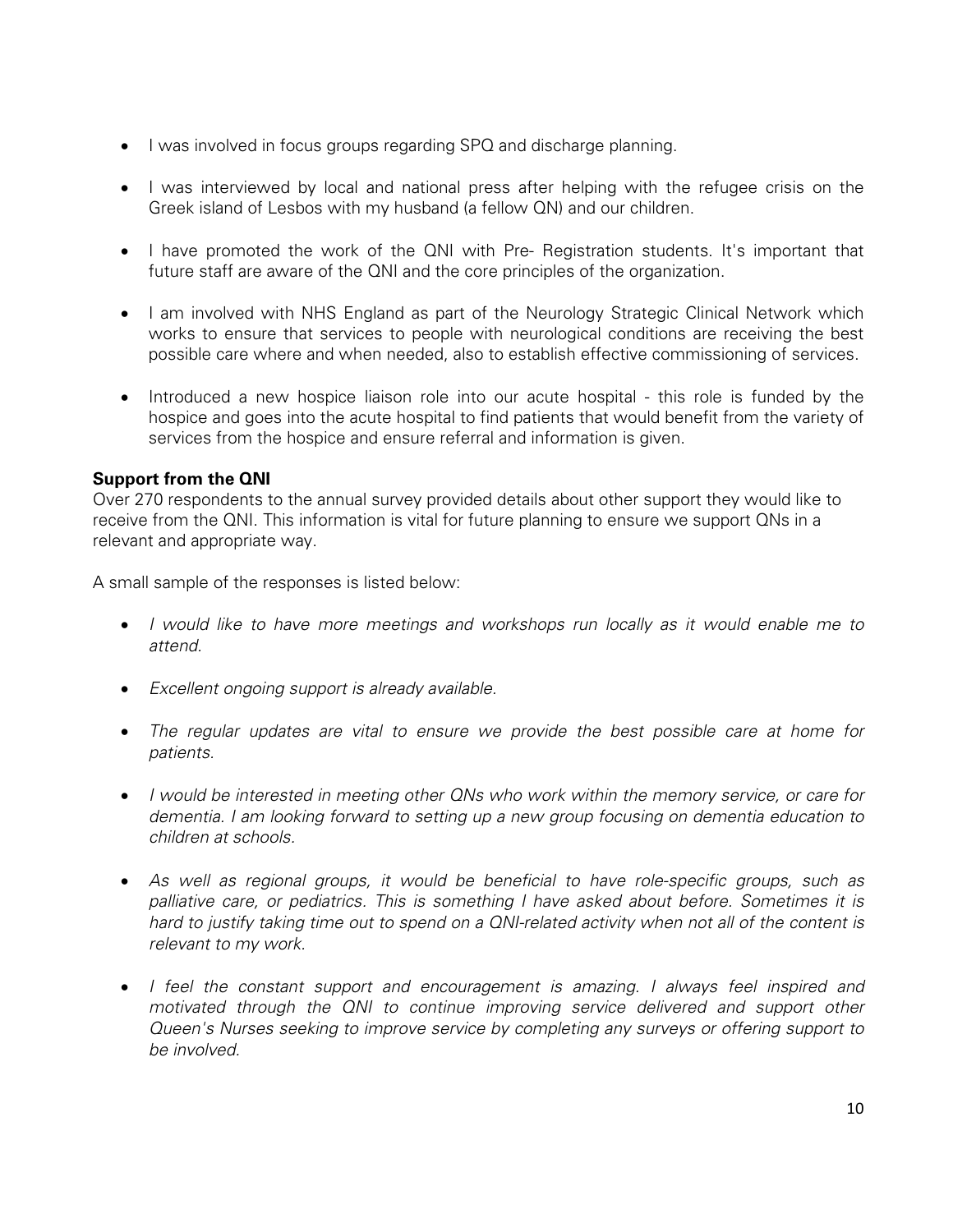- *Possible introduction of forums depending on field of practice.*
- *It would be great if there was innovation and development funding opportunities for a QN, I have already benefited from the Leadership bursary.*
- *I am currently undertaking my prescribing module. A grant that was available for textbooks would really help. I'm a single parent with 2x small children, working full time. Borrowing from the library is restrictive. If QNI had its own book bank for popular modules, or access to a grant, would really help and promote further education.*
- *I am very happy with the support that I get from the QNI. I know I only have to pick up the phone or email and I get an immediate response. I look forward to the Workshops next year.*
- *Provide Masterclasses and support in leadership.*

## **The National Gardens Scheme (NGS)**



## **Figure (5) - Have you heard of the National Gardens Scheme?**

The National Gardens Scheme is the QNI's longest running financial supporter and in particular funds the Queen's Nurse Network. Figure 5 shows that around 97% of the respondents had heard of the National Gardens Scheme, which is a 2% increase from last year.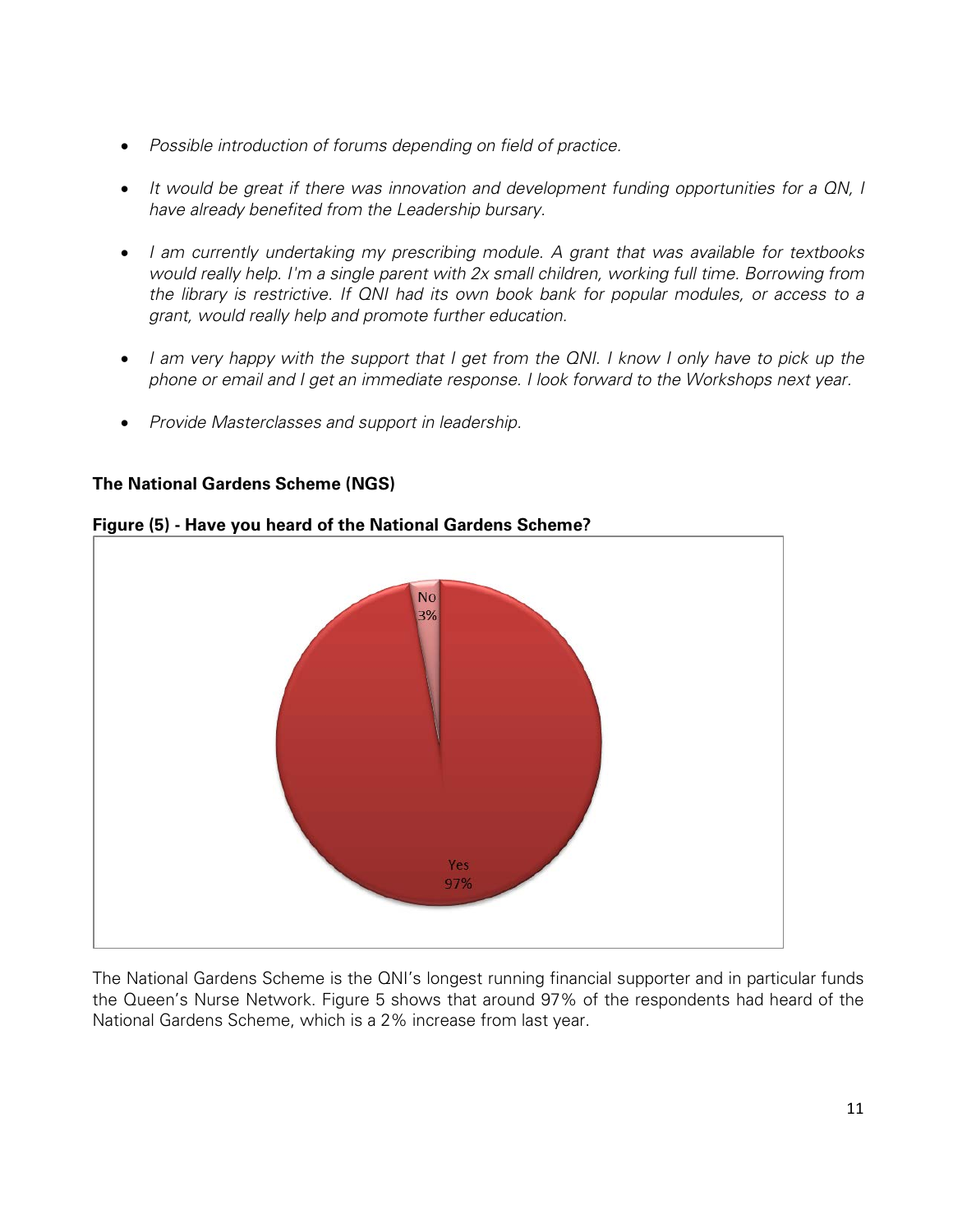The respondents were asked whether they had visited an NGS garden over the past year. Around 25% of them have visited a garden with a good portion also indicating their desire to visit an NGS garden this year. This is a 7% increase from last year.

A sample of the responses is listed below:

- *I have been in contact with the local lead for NGS with a view to opening my garden in 2017. I am hopeful that this proposal will be accepted as it will be a great opportunity to raise the profile of Queens's Nurses and NGS.*
- *We have one local however I missed the opportunity due to being away on holiday. I do intend to visit this year. The photos of other QNs visiting gardens last year were lovely.*
- *I visited a local garden wearing my badge and spoke to the owner who was most appreciative of the care given to his wife by the community nurses who had provided palliative care at home enabling her to continue enjoying her beautiful garden.*
- *Took part in the open weekend and had my picture taken wearing my badge. I let all gardens visited know I was a QN and thanked them for their support which was greatly received and appreciate.*
- *Have visited several gardens in and around Cheshire.*
- *The NGS had a stand at the local country show and I made a donation. I told the people on the stand that I was a QN and they did not know what that meant, so I explained the role and the meaning in connection with the NGS.*
- *I visited 3 gardens within the Vale of Glamorgan and identified to the owners of the garden that I was a Queen's Nurse and took my QN badge to identify this. The reactions of the owners were really positive and they greatly appreciated that I had identified that I was a Queen's Nurse.*
- *Not yet but family members have been encouraged by me.*
- *In June I spent the day at my friend's open garden serving tea and cakes, which I thoroughly enjoyed. I submitted a photo of me carrying my QNI cloth bag (which had held the cakes I had made to sell on the stall) by the house name to the QNI - which has been included in the 2016 calendar- a lovely surprise!*
- *Visited Whatton Gardens, also went to the Chelsea Flower Show and had a long chat with George Plumptre at their stand!*
- *I received the booklet and was able to take my family to a local garden.*